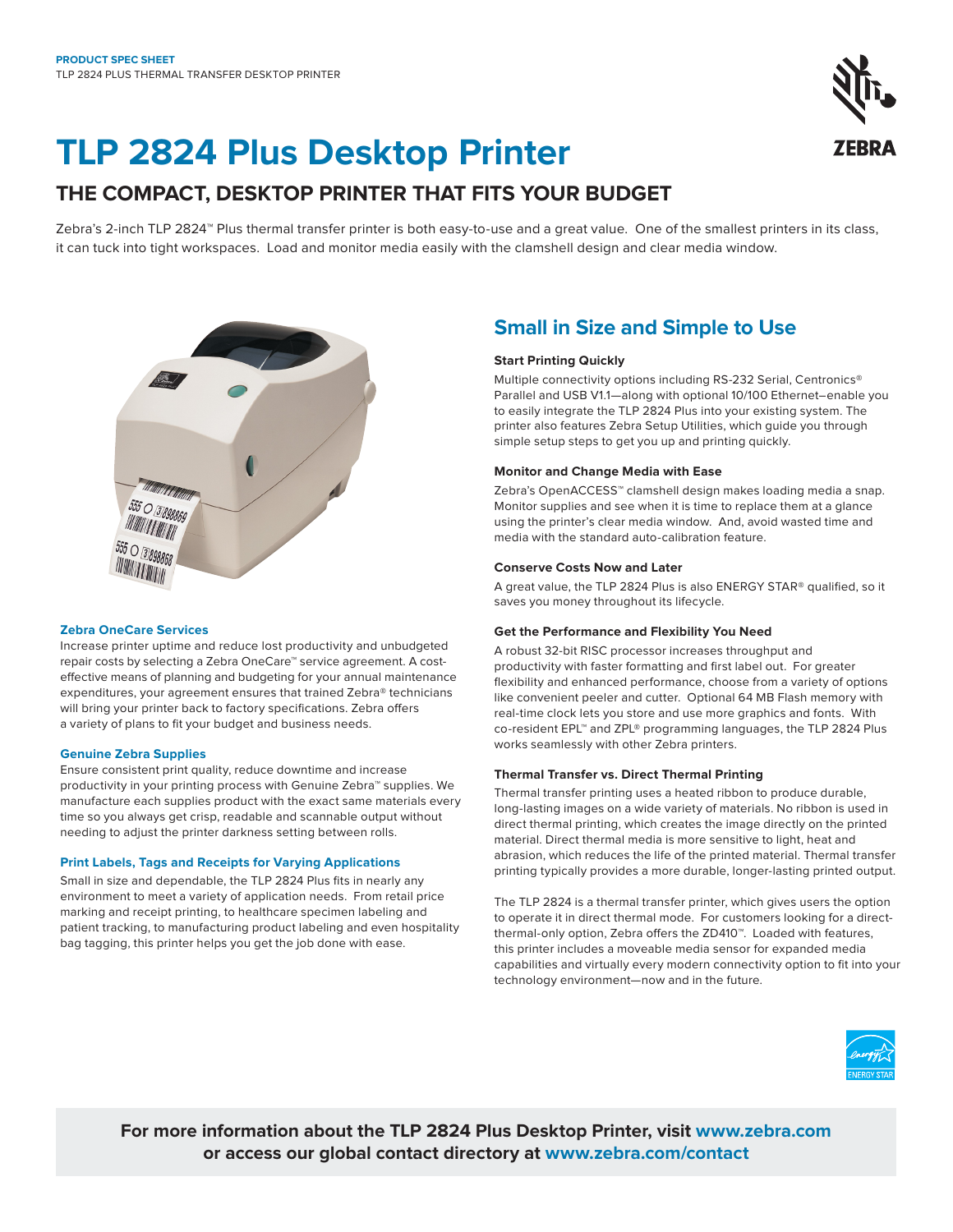## **TLP 2824 Plus Specifications**

#### **STANDARD FEATURES**

- Print methods: Thermal transfer (can operate in direct thermal mode)
- Programming language: EPL and ZPL are standard
- Construction: Dual-wall frame, reinforced plastic
- OpenACCESS for easy media loading
- Quick and easy ribbon loading
- Auto calibration
- 32-bit RISC processor
- Reset button defaults to factory and/or network settings
- Unicode™ compliant
- Head up sensor
- Certified Microsoft® Windows® drivers
- Standard tear-off mode
- Serial port auto detection
- ENERGY STAR qualified

#### **PRINTER SPECIFICATIONS**

| Resolution                     | 203 dpi/8 dots per mm                                                                                  |
|--------------------------------|--------------------------------------------------------------------------------------------------------|
| Memory                         | 4 MB Flash, 8 MB SDRAM (standard)<br>64 MB Flash with real-time clock for a total of<br>68 MB (option) |
| <b>Maximum Print</b><br>Width  | $2.2$ "/56 mm                                                                                          |
| <b>Maximum Print</b><br>Speed  | 4"/102 mm per second                                                                                   |
| <b>Media Sensors</b>           | Fixed reflective and transmissive sensors                                                              |
| <b>Maximum Print</b><br>Length | Maximum 39.0"/990 mm                                                                                   |

#### **MEDIA CHARACTERISTICS**

| <b>Media Width</b>                | 1.00"/25.4 mm to 2.36"/60 mm<br>With 2" Media Guide: 0.585"/15 mm to 1.44"/36.6 mm                                                                    |
|-----------------------------------|-------------------------------------------------------------------------------------------------------------------------------------------------------|
| Maximum Media<br><b>Roll Size</b> | 5"/127 mm 0.D on a 1.00"/25.4 mm, 1.5"/38 mm I.D. core                                                                                                |
| <b>Thickness</b>                  | 0.003"/0.075 mm to 0.007"/0.18 mm                                                                                                                     |
| <b>Media Types</b>                | Roll-fed or fan-fed, die cut or continuous direct thermal<br>labels with or without black mark, tag stock, continuous<br>receipt paper and wristbands |

#### **RIBBON CHARACTERISTICS**

| <b>Standard Length</b> | 244'/74 M                        |
|------------------------|----------------------------------|
| Width                  | 1.33"/33.8 mm to 2.4"/58 mm      |
| Core                   | 1.00"/25.4 mm, 1.5"/38 mm (I.D.) |

#### **OPERATING CHARACTERISTICS**

| Environmental           | Operating Temperature: 40°F to 105°F/5°C to 41°C<br>Operating Humidity: 10% to 90% non-condensing<br>Storage/Transportation Temperature: -40°F to 140°F/<br>$-40^{\circ}$ C to 60 $^{\circ}$ C<br>Storage Humidity: 5% to 95% non-condensing  |
|-------------------------|-----------------------------------------------------------------------------------------------------------------------------------------------------------------------------------------------------------------------------------------------|
| Electrical              | Auto-detectable (PFC Compliant) 100-240VAV, 50-60Hz<br><b>ENERGY STAR qualified printer</b>                                                                                                                                                   |
| <b>Agency Approvals</b> | Emissions: FCC Part 15, Subpart B, VCCI, C-Tick<br>Emissions and Susceptibility: (CE): EN55022 Class-B.<br>EN61000-3-2, EN61000-3-3 and EN55024<br>Safety: CB Scheme IEC 60950:1991 +A1 +A2 +A3 +A3<br>+A4, UL 60950 and C-UL, IRAM NOM, AAMI |

#### **PHYSICAL CHARACTERISTICS**

| Length | $9.5''/241$ mm |
|--------|----------------|
| Width  | 5.3"/135 mm    |
| Height | 7.0"/178 mm    |
| Weight | 3.5 lbs/1.6 kg |
|        |                |

#### **COMMUNICATION AND INTERFACE CAPABILITIES**

#### Standard:

• RS-232 auto-sensing Serial interface

 and USB V1.1 (bi-directional) or Centronics® Parallel (36 pin) connector ports Optional:

• Ethernet—10/100 internal (replaces Serial and Parallel ports)

#### **SOFTWARE TOOLS**

#### **ZebraLink Solutions**

**Zebra Setup Utilities —** Windows utility drivers to set up and configure your Zebra printer.

**ZebraDesigner™ Pro —** An intuitive, easy-to-use software program for creating complex label designs (option).

**ZebraDesigner —** Offers basic features for simple label design.

**ZBI-Developer™ —** Programming utility makes it dramatically easier for programmers to create and test complex ZBI 2.0™ programs and distribute them to the printer (standard with ZBI 2.0).

**ZebraNet™ Bridge Enterprise —** Centrally manage Zebra printers from a single PC screen anywhere on your global network.

**ZebraNet Utilities v7.0 —** Provides enhanced printing, conversion and administration capabilities; message management; and more.

**Zebra Enterprise Connector —** Print labels directly from Oracle's BI Publisher with the Enterprise Connector and Zebra printers.

**ZDesigner Windows Driver —** Zebra's powerful Microsoft certified Windows driver.

#### **Web View**

Connect and control Zebra barcode printers using ZPL II via the printer's web interface using common web browsers.

#### **Alert**

Printers equipped with ZebraNet print servers will notify you via any email enabled, wired, or wireless device to minimize downtime.

#### **FIRMWARE**

**ZBI 2.0™ —** Optional powerful programming language that lets printers run stand-alone applications, connect to peripherals, and much more.

**ZPL & ZPL II® —** Zebra Programming Language provides sophisticated label formatting and printer control and is compatible with all Zebra printers.

**EPL2™ —** Eltron® Programming Language enables format compatibility with legacy applications.

#### **BARCODE SYMBOLOGIES**

#### **ZPL Barcode Symbologies**

Barcode Ratios: 2:1 (non-rotated) and 3:1

Linear Barcodes: Code 11, Code 39, Code 93, Code 128, UPC-A, UPC-E, EAN-8, EAN-13, EAN-14, UPC-A and UPC-E with EAN 2 or 5 digit extensions, Plessey, POSTNET, Standard 2 of 5, Industrial 2 of 5, Interleaved 2 of 5, LOGMARS, MSI, Codabar, and GS1 DataBar (formerly RSS)

2D Barcodes: PDF417, MicroPDF417, Code 49, Maxicode, Codablock, Data Matrix, QR code, Aztec

#### **EPL Barcode Symbologies**

Linear Barcodes: Code 39, Code 128A, B and C (User selectable/Auto), UCC/ EAN-128, Code 93, Codabar, Interleaved 2 of 5, UPC-A, UPC-E, UPC-A with 2 and 5 add on, UPC-E with 2 and 5 add on, EAN 13, EAN 8, EAN 13 with 2 and 5 add on, EAN 8 with 2 and 5 add on, Postnet (5, 9, 11, and 13 digit) Japanese Postnet, Plessey (MSI-1), MSI-3, German Post Code, and GS1 DataBar (formerly RSS)

2D Barcodes: Maxicode (modes 2,3,4,6), PDF417, MacroPDF417, QR Code, Data Matrix, and Aztec

#### **Ideal for These Applications**

#### **Retail**

- Price marking
- Coupon and receipt printing
- Pharmacy prescription labeling

#### **Healthcare**

- Specimen labeling
- Patient tracking

#### **Manufacturing**

- Light-industrial work-in-process
- Product labeling

#### **Security**

- Visitor ID
- Evidence tracking
- Parking passes

#### **Travel and Hospitality**

- Boarding passes
- Bag tags
- Ski lift tickets